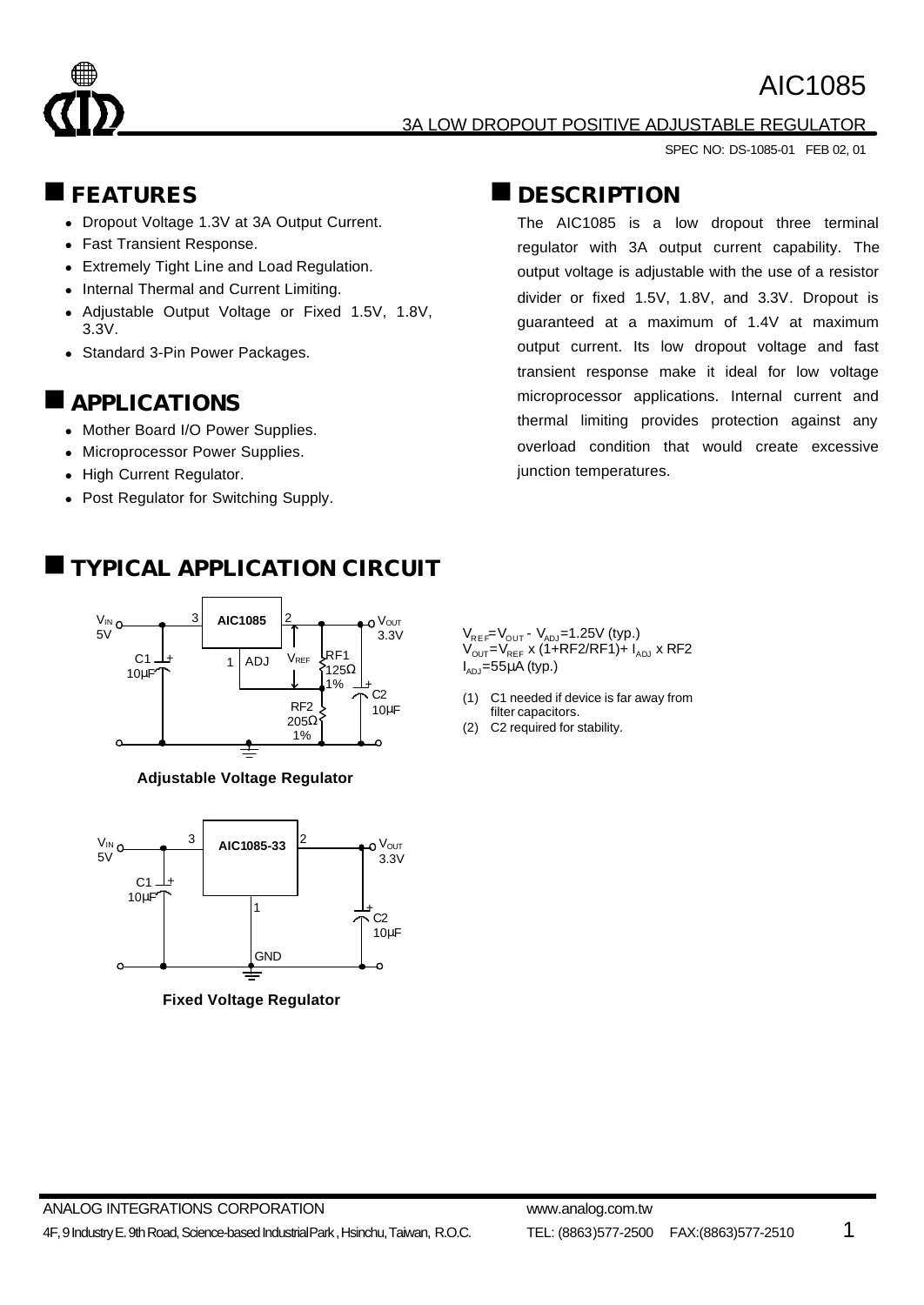

#### 3A LOW DROPOUT POSITIVE ADJUSTABLE REGULATOR

SPEC NO: DS-1085-01 FEB 02, 01

#### $\blacksquare$  **ORDERING INFORMATION**

| AIC1085-XXXX |  |  |
|--------------|--|--|
|              |  |  |

| <b>PACKAGING TYPE</b><br>$F: TO-252$<br>M: TO-263<br>$T:TO-220$    |                     |
|--------------------------------------------------------------------|---------------------|
| TEMPERATURE RANGE <sup>-</sup><br>$C: 0^{\circ}C \sim 70^{\circ}C$ |                     |
| OUTPUT VOLTAGE<br>DEFAULT: ADJ.                                    | 15:1.5V<br>18: 1.8V |

33: 3.3V

| <b>ORDER NUMBER</b>            | PIN CONFIGURATION                                              |                         |
|--------------------------------|----------------------------------------------------------------|-------------------------|
| <b>AIC1085CE</b><br>$(TO-252)$ | <b>FRONT VIEW</b><br>1: ADJ (GND)<br>2: VOUT (TAB)<br>$3:$ VIN | $\mathcal{P}$<br>3<br>1 |
| <b>AIC1085CM</b><br>$(TO-263)$ | <b>FRONT VIEW</b><br>1: ADJ (GND)<br>2: VOUT (TAB)<br>$3:$ VIN | 3                       |
| AIC1085CT<br>$(TO-220)$        | <b>FRONT VIEW</b><br>1: ADJ (GND)<br>2: VOUT (TAB)<br>$3:$ VIN | 3                       |

## $\blacksquare$  **ABSOLUTE MAXIMUM RATINGS**

### **TEST CIRCUIT**

Refer to TYPICAL APPLICATION CIRCUIT.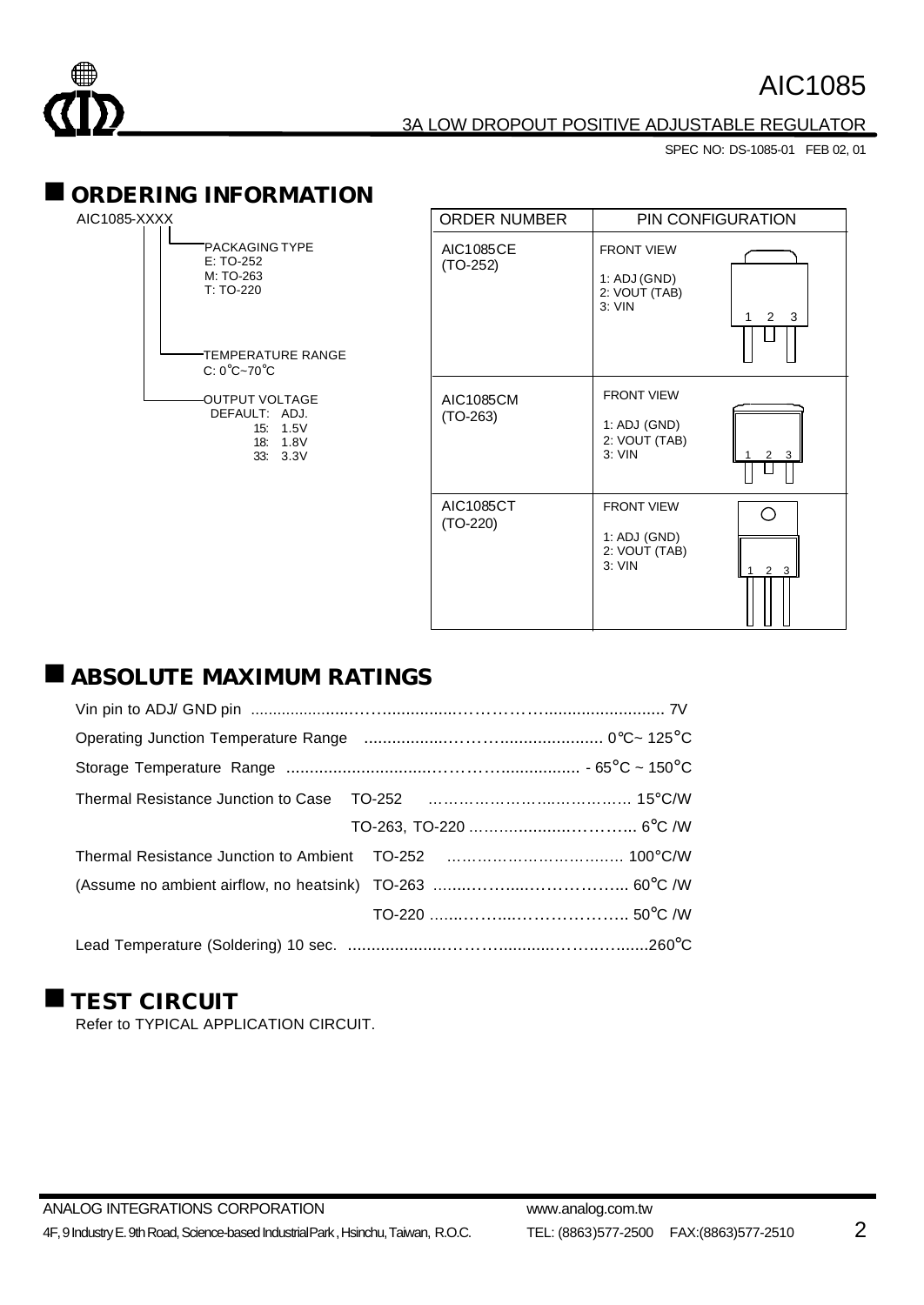

3A LOW DROPOUT POSITIVE ADJUSTABLE REGULATOR

SPEC NO: DS-1085-01 FEB 02, 01

#### **ELECTRICAL CHARACTERISTICS**  $(V_M=5V, T_A=25^{\circ}C, I_0=10mA,$  Unless otherwise **specified)**

| <b>PARAMETER</b>                                        | <b>TEST CONDITIONS</b>                                      | MIN.  | TYP.  | MAX.  | <b>UNIT</b> |
|---------------------------------------------------------|-------------------------------------------------------------|-------|-------|-------|-------------|
| Reference Voltage (V <sub>OUT</sub> -V <sub>ADJ</sub> ) | AIC1085 (Adj.)                                              |       |       |       |             |
|                                                         | $T_A = 25$ °C                                               | 1.238 | 1.25  | 1.262 | $\vee$      |
|                                                         | AIC1085-15 V <sub>IN</sub> =5V                              | 1.48  | 1.50  | 1.52  |             |
| Output Voltage                                          | AIC1085-18 V <sub>IN</sub> =5V                              | 1.78  | 1.80  | 1.82  | $\vee$      |
|                                                         | AIC1085-33 V <sub>IN</sub> =5V                              | 3.26  | 3.30  | 3.34  |             |
| Line Regulation                                         | Adj: 2.75V≤ V <sub>IN</sub> ≤5.25V                          |       |       |       | $\%$        |
|                                                         | Fix: $V_{OUT} + 1V \leq V_{IN} \leq 7V$                     |       |       |       |             |
|                                                         | $T_A = 25^\circ C$                                          |       | 0.015 | 0.2   |             |
|                                                         | 10mA < $I_0$ < 3A                                           |       |       |       |             |
| Load Regulation                                         | $T_A = 25$ °C                                               |       |       | 0.6   | %           |
|                                                         | $\Delta V_{\text{OUT}}$ , $\Delta V_{\text{REF}}$ =1%       |       |       |       |             |
| Dropout Voltage                                         | 10mA $\leq I_{\Omega} \leq 3A$                              |       | 1.3   | 1.4   | $\vee$      |
|                                                         | $0^{\circ}C \leq T_J \leq 125^{\circ}C$                     |       |       |       |             |
|                                                         | $V_{IN} = 5V$                                               | 3     | 4     |       | A           |
| <b>Current Limit</b>                                    | $0^{\circ}C \leq T_J \leq 125^{\circ}C$                     |       |       |       |             |
| Adjusted Pin Current (IADJ)                             | $2.75V \le V_{IN} \le 7V$                                   |       | 55    | 120   | μA          |
| Adjusted Pin Current Change                             | $2.75V \le V_{IN} \le 7V$                                   |       |       |       |             |
| $(\Delta I_{ADJ})$                                      | $0^{\circ}$ C $\leq$ T <sub>J</sub> $\leq$ 125 $^{\circ}$ C |       | 0.2   | 5     | μA          |
| <b>Temperature Stability</b>                            | $IO=0.5A$                                                   |       |       |       | %           |
|                                                         | $0^{\circ}C \leq T_J \leq 125^{\circ}C$                     | 0.5   |       |       |             |
| Minimum Load Current                                    | $0^{\circ}C \leq T_J \leq 125^{\circ}C$                     |       | 5     | 10    | mA          |
| RMS Output Noise (% of V <sub>OUT</sub> )               | $10Hz \le f \le 10KHz$                                      |       | 0.003 |       | %           |
|                                                         | 120Hz input ripple                                          |       |       |       |             |
| Ripple Rejection Ratio                                  | $C_{\text{OUT}} = 25 \mu F$                                 | 60    | 72    |       | dB          |
|                                                         | $(V_{IN}$ - $V_{OUT}$ )=3V                                  |       |       |       |             |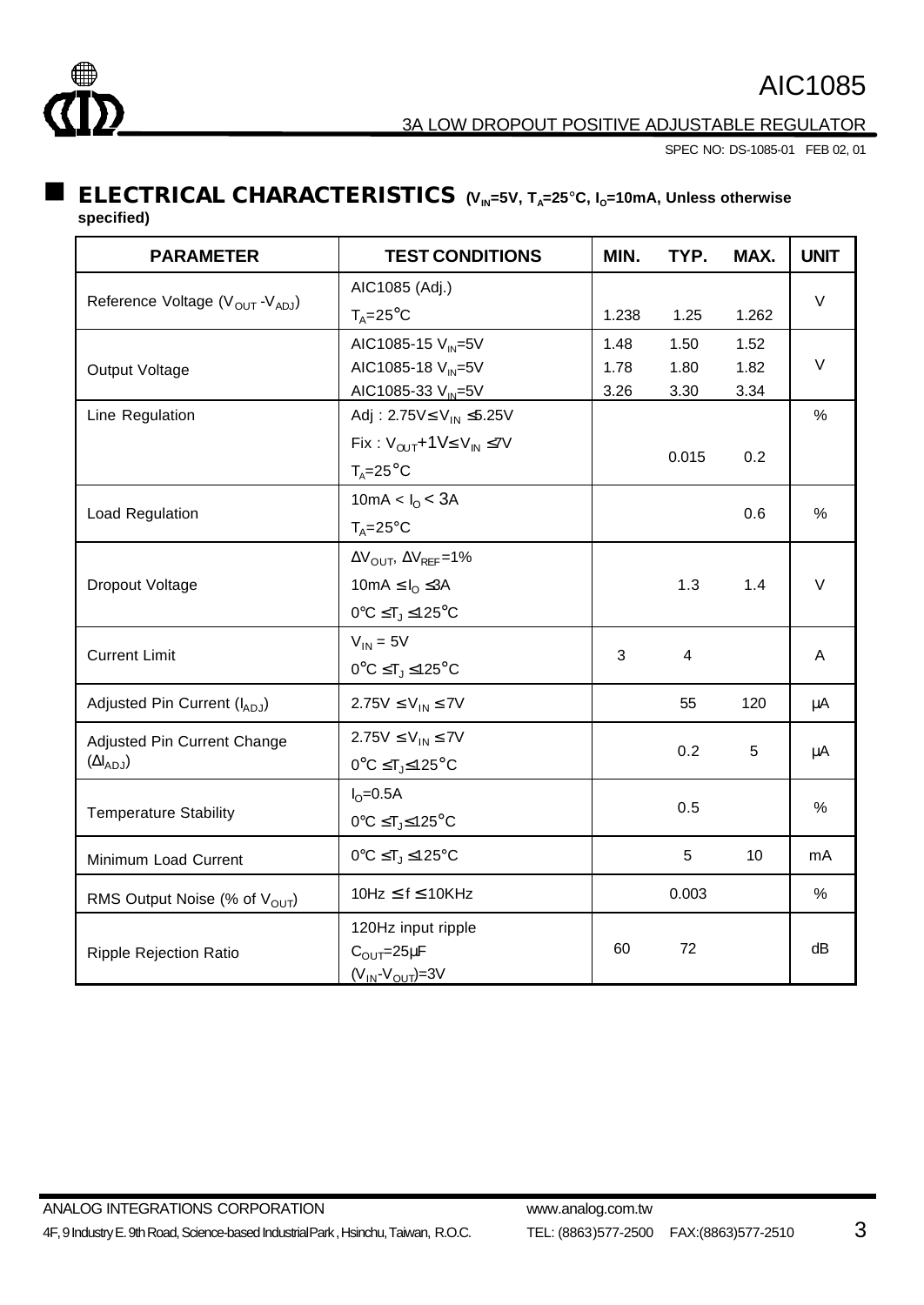

3A LOW DROPOUT POSITIVE ADJUSTABLE REGULATOR

SPEC NO: DS-1085-01 FEB 02, 01

## **BLOCK DIAGRAM**



### **PIN DESCRIPTIONS**

- ADJ PIN Providing  $V_{REF}=1.25V$  (typ.) for  $adjustable$   $V_{OUT}$   $V_{REF}=V_{OUT}V_{ADJ}$ and  $I_{ADJ}$ =55 $\mu$ A (typ.)
- (GND PIN Power Ground.)

| <b>VOUT PIN -</b>                          | Adjustable output voltage. |
|--------------------------------------------|----------------------------|
| <b>VIN PIN</b><br>$\overline{\phantom{a}}$ | Power Input.               |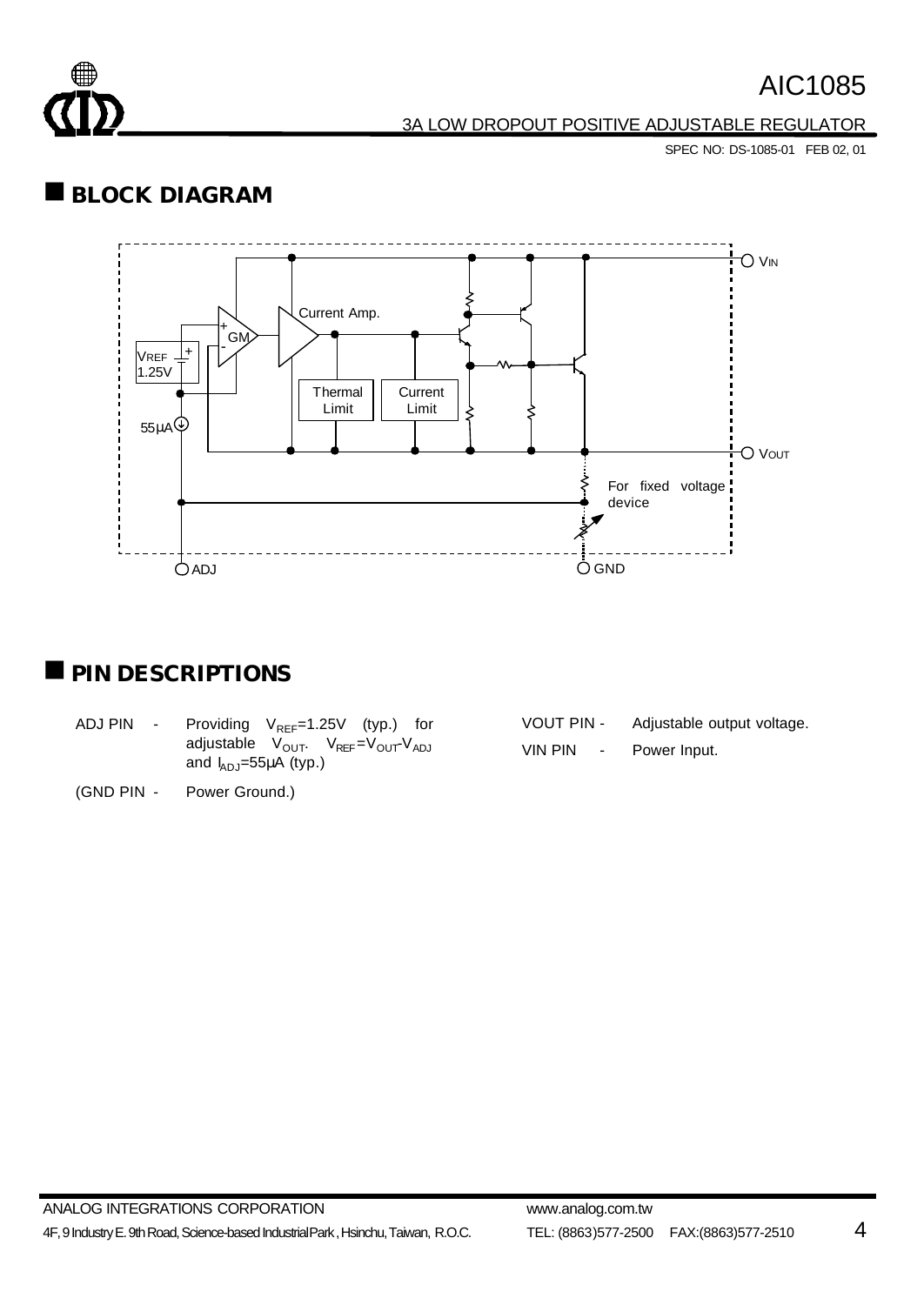

3A LOW DROPOUT POSITIVE ADJUSTABLE REGULATOR

SPEC NO: DS-1085-01 FEB 02, 01

## $\blacksquare$  **TYPICAL PERFORMANCE CHARACTERISTICS**

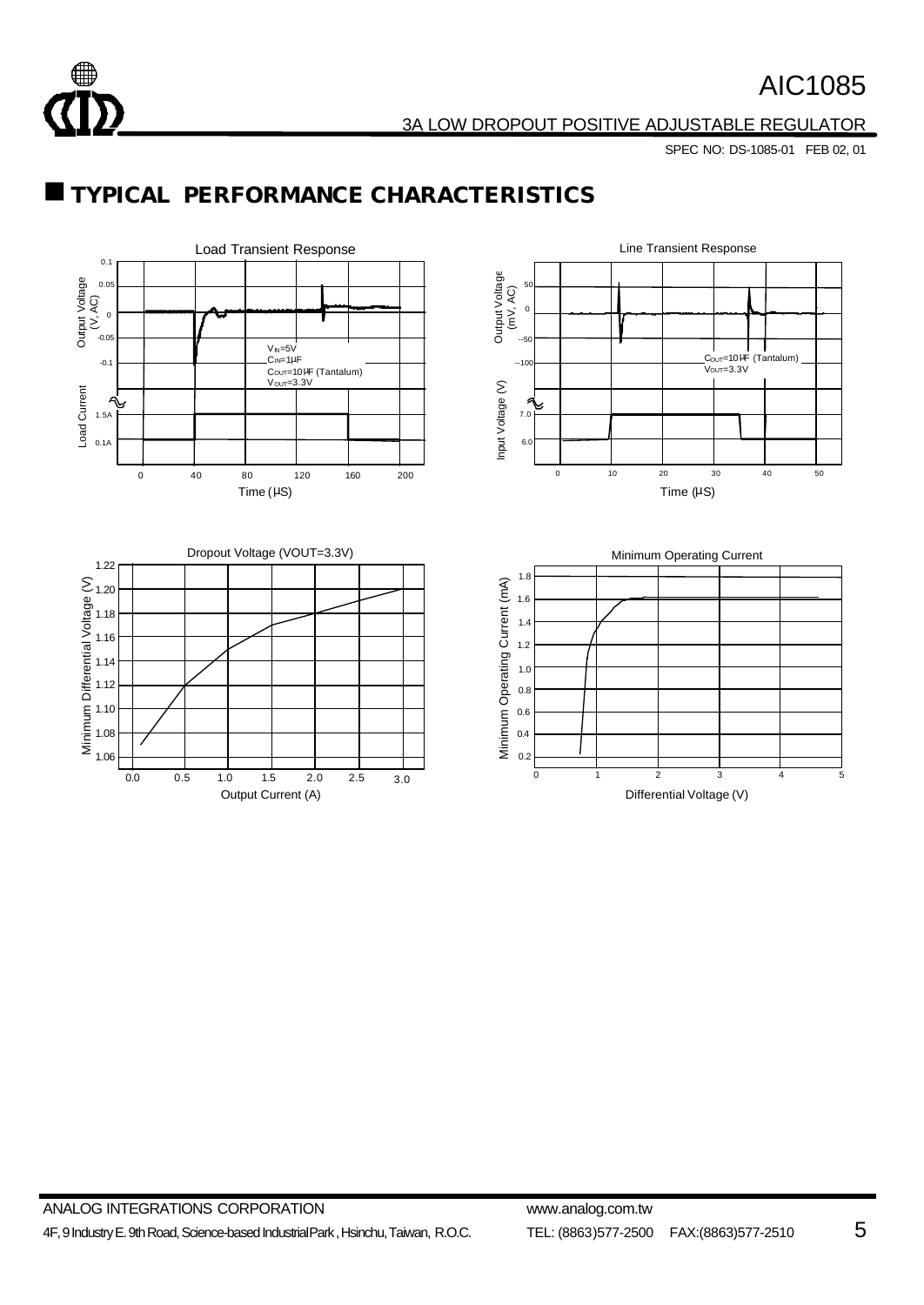

#### 3A LOW DROPOUT POSITIVE ADJUSTABLE REGULATOR

SPEC NO: DS-1085-01 FEB 02, 01

### n**PHYSICAL DIMENSIONS**

l **TO-220 (unit: mm)**



| <b>SYMBOL</b>  | <b>MIN</b> | <b>MAX</b> |
|----------------|------------|------------|
| A              | 3.56       | 4.82       |
| D              | 14.23      | 16.51      |
| E              | 9.66       | 10.66      |
| e              | 2.29       | 2.79       |
| e1             | 0.50       | 1.15       |
| e <sub>2</sub> |            | 1.10       |
| F              | 0.51       | 1.39       |
| J1             | 2.04       | 2.92       |
|                | 12.70      | 14.73      |

l **TO-252 (unit: mm)**



| <b>SYMBOL</b>  | <b>MIN</b>  | <b>MAX</b> |  |
|----------------|-------------|------------|--|
| A              | 2.19        | 2.38       |  |
| A <sub>1</sub> | 1.02        | 1.27       |  |
| b              | 0.64        | 0.88       |  |
| b2             | 5.21        | 5.46       |  |
| C <sub>1</sub> | 0.46        | 0.58       |  |
| D              | 5.33        | 5.59       |  |
| E              | 6.35        | 6.73       |  |
| е              | 2.28 (TYP.) |            |  |
| н              | 9.40        | 10.42      |  |
|                | 0.51        |            |  |